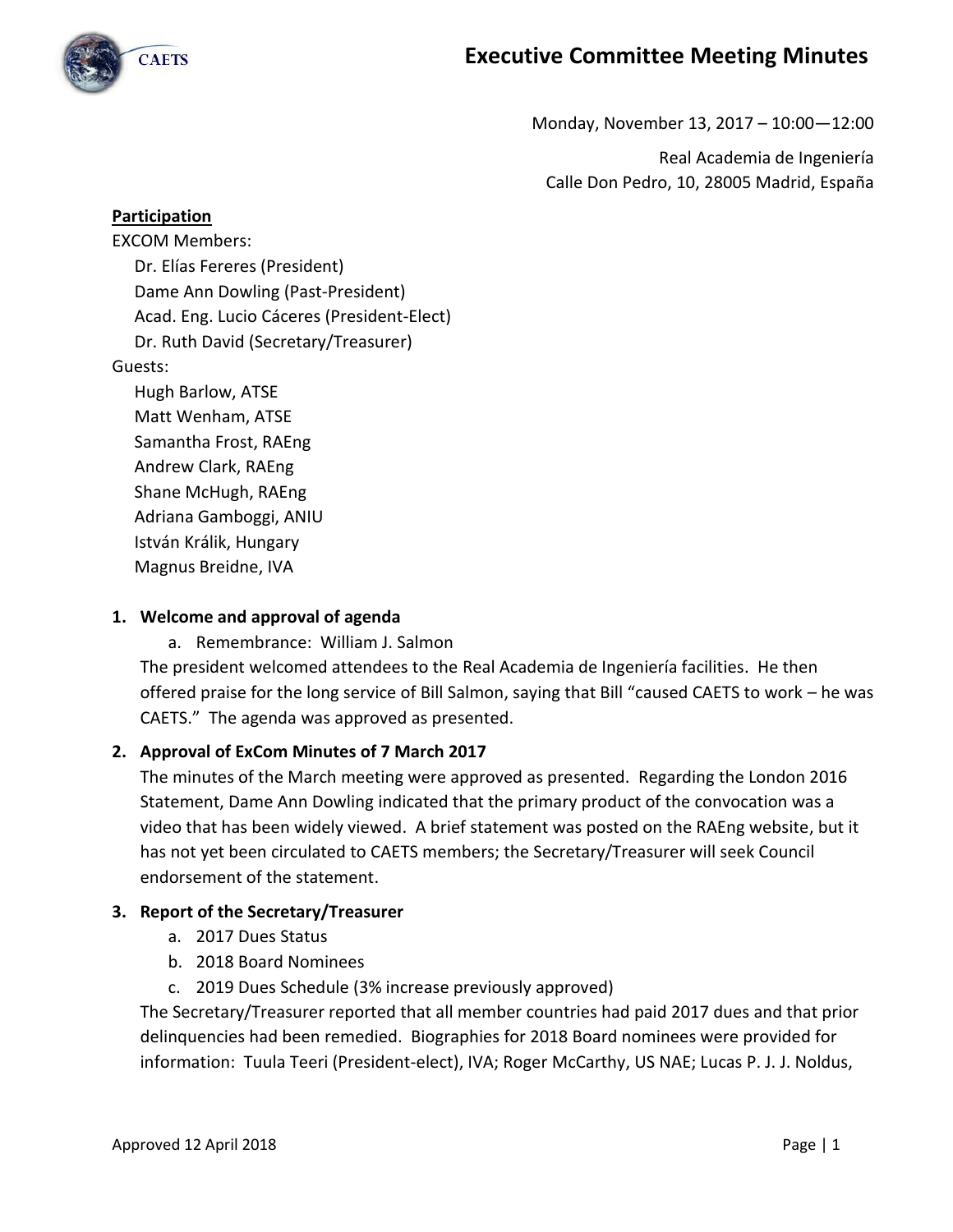

AcTI.nl; Stane Pejovnik, IAS; István Králik, Hungary. The 2019 dues schedule, based on the previously approved 3% increase was provided for information.

# **4. 2017 Convocation: Challenges of the Bioeconomy**

a. CAETS 2017 Statement

The president briefly reviewed the program for the 2017 Convocation, observing that a broad array of topics was being addressed; he observed that they had worked hard to attract young professionals. The statement will be drafted after the meeting.

# **5. 2018 CAETS Annual Meeting: 10-14 September 2018, Montevideo, Uruguay**

The President-elect indicated that planning was well-underway for the 2018 meeting. A technical committee had been formed, the venue was booked, and logistics were organized. The key theme for the convocation is sustainable agriculture and forestry, which is of critical importance to Uruguay as well as other nations that are commodity producers in this industry. The program is being organized under the general theme of "Engineering a Better World." CAETS member countries will be invited to provide speakers; he also will target outreach to other Spanish-speaking countries, hoping to increase their participation in CAETS.

# **6. 2019 CAETS Annual Meeting: 24-28 June 2019, Stockholm, Sweden**

Magnus Breidne, IVA, provided a brief information item regarding planning for the 2019 annual meeting. A local organizing committee has been formed; CAETS member academies will be invited to participate. IVA is celebrating its  $100<sup>th</sup>$  Anniversary in 2019 so it has adopted a crosscutting theme for the meeting of "Engineering A Better World – the Next 100 Years!!"

# **7. New Business**

No new business was introduced.

# *Transition to Closed Session*

# **8. Change to Bylaws (CAETS membership)**

The previously agreed upon Bylaws change was endorsed for presentation to the Council:

ARTICLE 2 – Council Membership

Section 4 – Procedures for Admission of New Members

Applications for admission will normally be accepted for consideration no earlier than three years after the official date of establishment of the applicant, with Council flexibility for up to 5 years in its discretion.

# **9. Membership Application Pending: Pakistan**

a. Visiting Committee

After discussion, EXCOM Members agreed that alternate due diligence mechanisms would be used to satisfy that Pakistan had met CAETS membership requirements in lieu of an on-site visit.